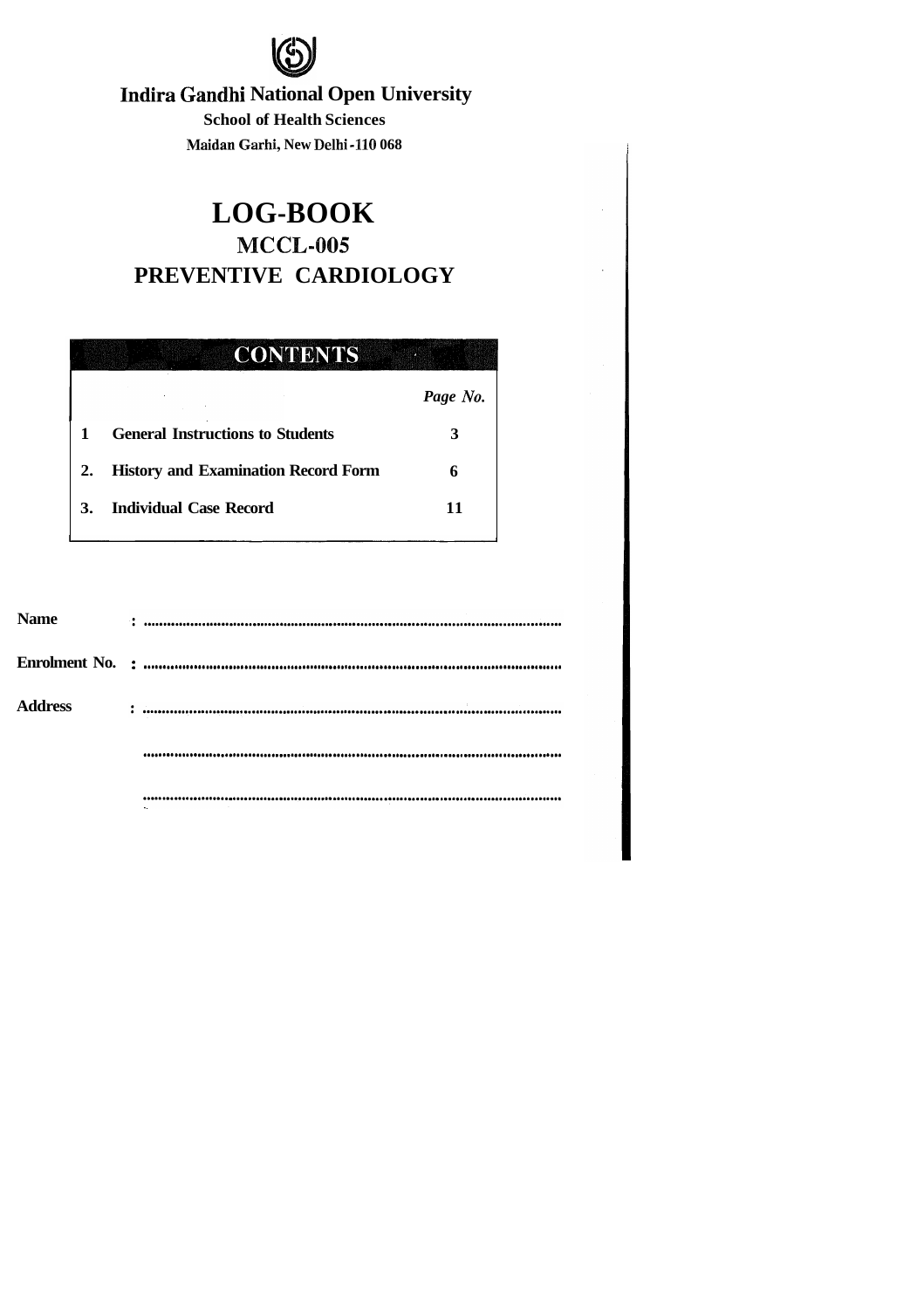# **1. GENERAL INSTRUCTIONS TO STUDENTS**

This log-book is a compulsory component of the Preventive Cardiology Course (MCCL-005). You are required to maintain all the learning activities that you perform as a part of this course. You are required to fill up the case record proforma at camp organized by PSC as mentioned. You will only fill up the log of activities in the space provided against the respective activities separately.

- **o** enable the counsellors to have first hand information about the activities performed by you;
- **o** assess the clinical/academic experience gained by you;
- **e** help you in planning your activities in advance so that you could complete them within the time frame; and
- **o** document your input towards the practical component in this course of PGDCC Programme.

## **1. Objectives**

The objectives of the log-book are to:

Please ensure that whenever a case is seen by you at community level, it should be countersigned by the respective counsellor under whom the activities had been carried out. You are expected to carry out: following activity in your . .community posting. . .

## **1.2 How to use the Log-book?** '

You have already demonstrated how to take history and do general physical examination of a patient. You already know how to undertake a systemic procedure for examining the following systems:

Your academic counsellors will help you to learn many practical skills in your Preventive Cardiology posting. You will come across different variety of cases in a repeated manner which enhances your learning process. We are expecting you to fill **at least** 50 **different cases** to inonitor and evaluate your day to day activity. Although the actual number of cases attended by you is much more, the cases recorded in this log-book are just representative of your learning activity.

#### **1) History and Examination**

- a) Cardio-vascular system
- b) Respiratory system
- c) GIsystem
- d) Musculoskeletal system
- e) Nervous system
- **f)** Genitourinary system

Thereafter cases will be allotted to you for working up and management of that case. This will continue throughout your posting. You will be required to take and record **at least 50 different cases** in the community posting. Your counsellor will inform you in about the case to be evaluated. Please take care that you are maintaining the records of different 'types of patients.

#### **2) Bedside Procedures**

You must try to practice each procedure at least once in the camp or community level and record in your log-book. You will be evaluated on the basis of procedures performed by you. In case you perform a procedure on more than one patient you may only write down a one-line statement of the details of these procedures.

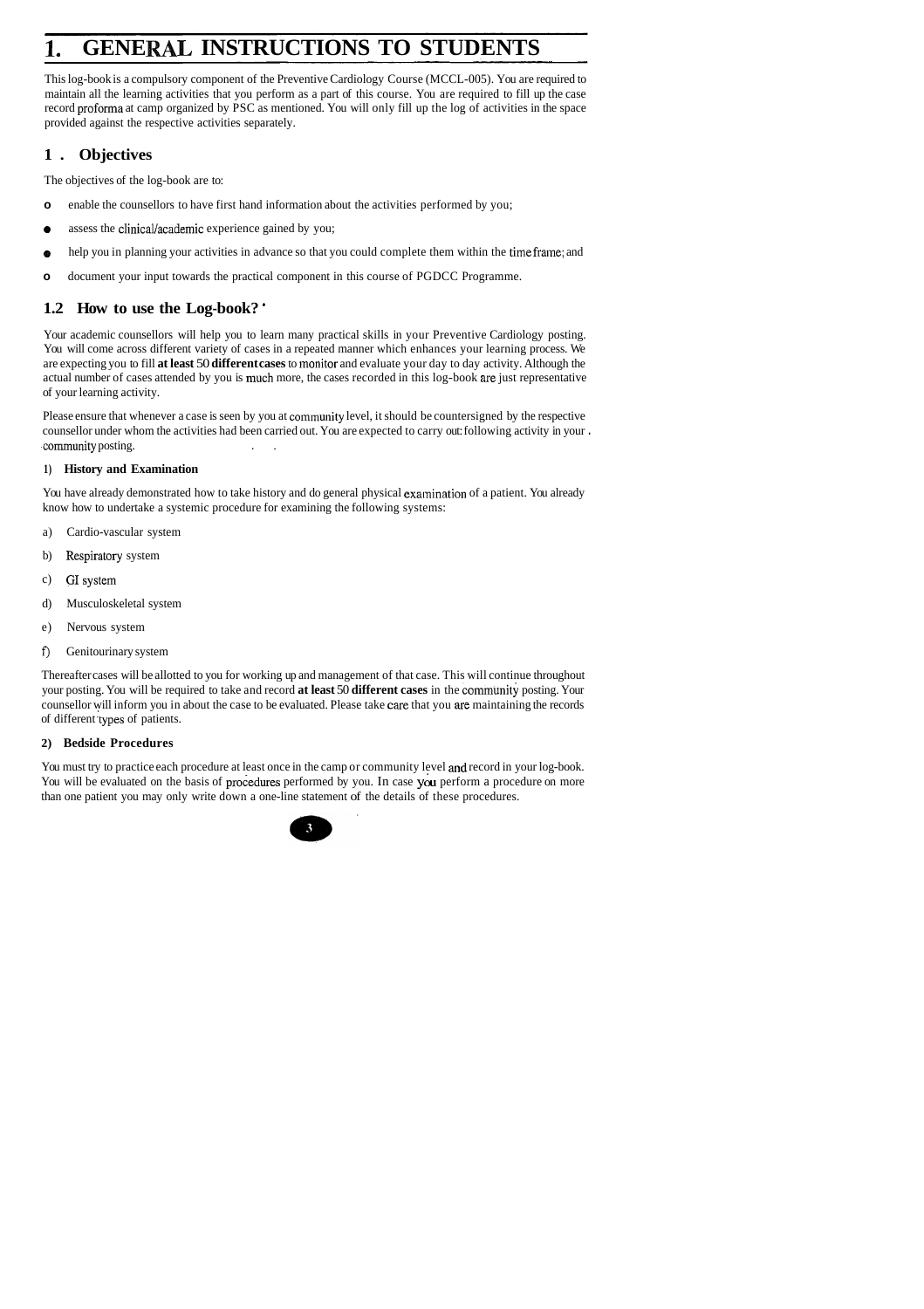#### **3)** Investigations

Necessary investigations regarding the patient has to be carried out and interpretation of results of all these investigations will help you further management of the patient. You may not able to carry out investigations because of resource constrain. In this case you are requested to advice the patient for further investigations.

You must learn how to read a normal X-ray and then pick out the abnormalities. You will be shown the Xrays of patient with following diseases/syndromes related to cardio-vascular diseases.

4) Reading **of** X-rays

- a) Normal chest X-ray
- b) Cardiomegaly
- c) Chest X-ray of pericardial diseases
- d) Chest X-ray of valvular heart diseases
- e) Other relevant X-ray
- 5) Reading **of** ECG

You will be demonstrated how to perform and interpret a normal ECG and to pick up the following abnormalities.

You have to perform and interpret echocardiography for the identification of the diagnosis and further treatment. You are expected to identify the following:

- **e** Proper positioning of the patient for transthoracic scanning;
- Configuring the ultrasound system for adult and paediatric cardiac imaging;
- **e** Acquiring proper imaging planes and identifying tomographic cardiac anatomylabnormalities including:
	- Parasternal long axis view
	- RV inflow view
	- Parasternal short axis view (basal, mid and apical levels)  $\overline{\cdot}$



- a) Right ventricular hypertrophy
- b) Left ventricular hypertrophy
- C) Myocardial infarction
- d) Acute coronary syndrome
- e) AV heart block
- **f)** Supraventricular arrhythmias
- g) Paroxysmal supraventricular tachycardia
- h) Atrial flutter
- i) Atrial fibrillation
- j) Ventricular tachycardia
- k) Other important abnormalities.
- 6) Interpretation **of** Echocardiography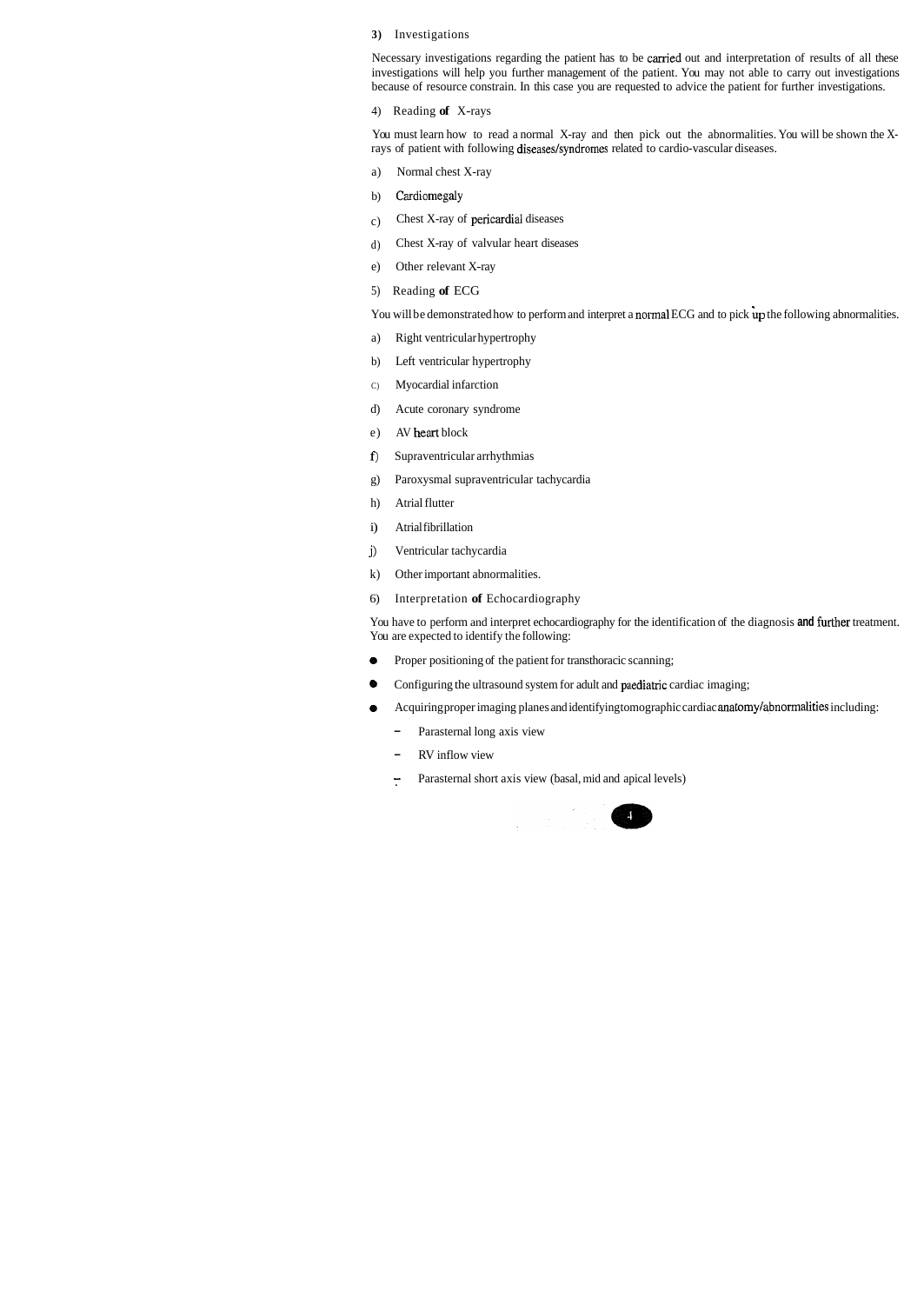You need to prepare drug prescription for the patient and advice him/her the necessary things. The patient may be needed to refer to tertiary hospital for further investigations and proper management. You are requested to counsel the patient for further management. During counselling sessions you should take care of the social, cultural and financial and other related aspects of the patient. You have to record at least fifty cases in the logbook.



- Superior angulation for pullnonary artery view
- Apical 4 chamber view
- Apical 2 chamber view
- Apical long axis view
- Subcoslal long and short axis views
- Subcostal inferior venacaval and descending aortic views
- Suprasternal view.
- $\bullet$ Utilize M mode scan line and sweep speed adjustment;
- Utilize probe wave/continuous wave Doppler adjustment;  $\bullet$
- Adjustment of gain time, gain compensation, sector size and depth with colour Doppler imaging;  $\bullet$
- Understand the fundamental physics of ultrasound imaging;  $\bullet$
- Understand the relationship of transducer frequency lo imaging goals;  $\bullet$
- Correctly interpret normal and abnormal anatomic relationships; and  $\bullet$
- Synthesise the appropriate clinical indication for echocardiography and its impact on clinical decision making.  $\bullet$

#### **7) Drug Prescription Writing**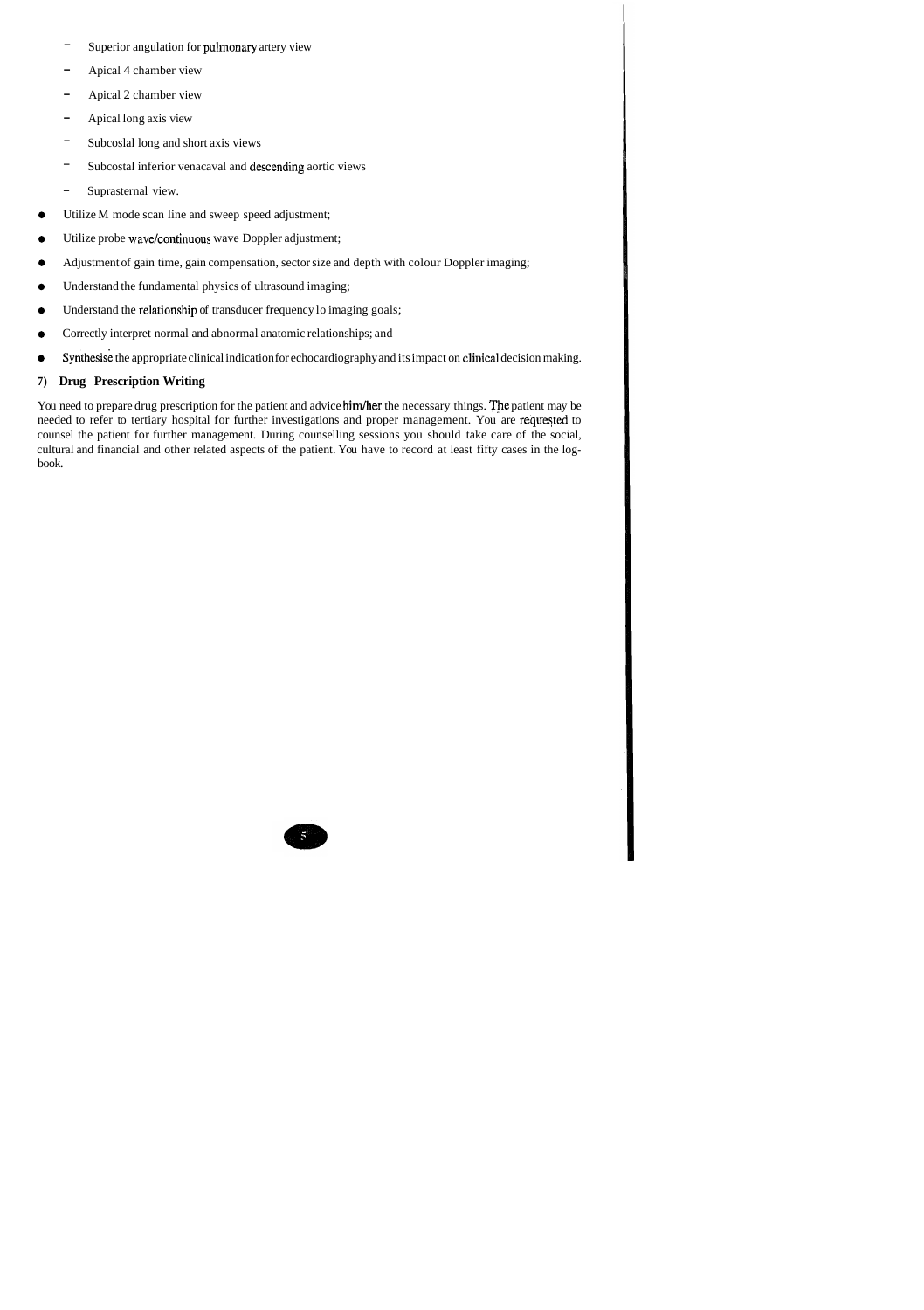|  | 2. HISTORY AND EXAMINATION RECORD FORM |  |
|--|----------------------------------------|--|
|  |                                        |  |

| <b>Sl. No.</b> | <b>Date</b> | Name and<br><b>Registration No.</b> | <b>Diagnosis</b> | Signature of<br>Student | <b>Signature of</b><br>Counsellor |
|----------------|-------------|-------------------------------------|------------------|-------------------------|-----------------------------------|
| $1. \,$        |             |                                     |                  |                         |                                   |
| 2.             |             |                                     |                  |                         |                                   |
| 3.             |             |                                     |                  |                         |                                   |
| 4.             |             |                                     |                  |                         |                                   |
| 5.             |             |                                     |                  |                         |                                   |
| 6.             |             |                                     |                  |                         |                                   |
| 7.             |             |                                     |                  |                         |                                   |
| 8.             |             |                                     |                  |                         |                                   |
| 9.             |             |                                     |                  |                         |                                   |
| $10. \,$       |             |                                     |                  |                         |                                   |
| $\sim 1$       |             |                                     | $\vert 6 \vert$  |                         |                                   |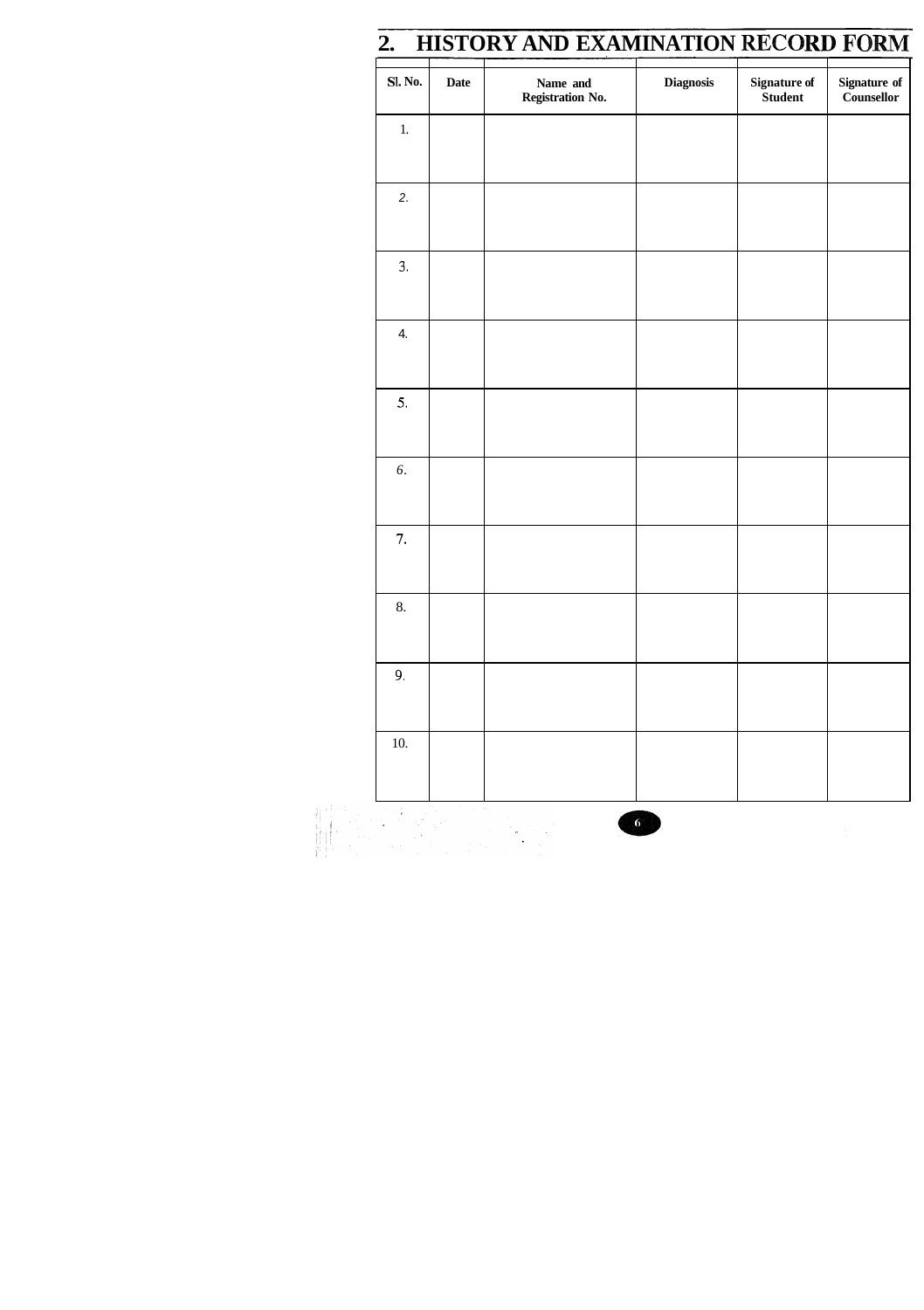| <b>Sl. No.</b> | <b>Date</b> | Name and<br><b>Registration No.</b> | <b>Diagnosis</b> | Signature of<br>Student | Signature of<br>Counsellor |
|----------------|-------------|-------------------------------------|------------------|-------------------------|----------------------------|
| 11.            |             |                                     |                  |                         |                            |
|                |             |                                     |                  |                         |                            |
| 12.            |             |                                     |                  |                         |                            |
| 13.            |             |                                     |                  |                         |                            |
| 14.            |             |                                     |                  |                         |                            |
| 15.            |             |                                     |                  |                         |                            |
| 16.            |             |                                     |                  |                         |                            |
| $17.$          |             |                                     |                  |                         |                            |
| $18. \,$       |             |                                     |                  |                         |                            |
| 19.            |             |                                     |                  |                         |                            |
| 20.            |             |                                     |                  |                         |                            |
|                |             | $\bullet$                           | 7 <sup>7</sup>   |                         |                            |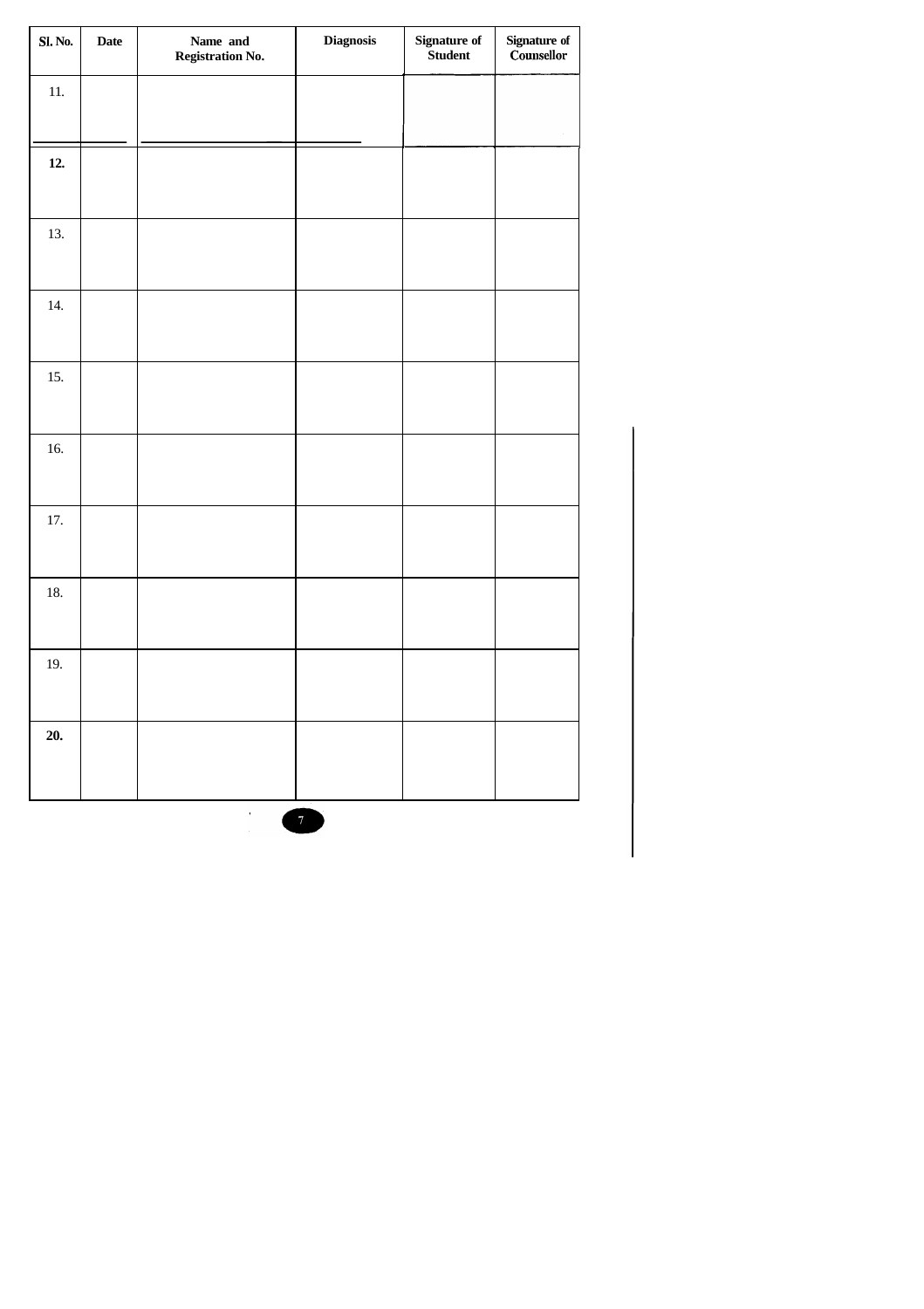| <b>Sl. No.</b> | Signature of<br>Student<br><b>Diagnosis</b><br>Name and<br><b>Date</b><br><b>Registration No.</b> |           |  |   | Signature of<br>Counsellor |
|----------------|---------------------------------------------------------------------------------------------------|-----------|--|---|----------------------------|
| 21.            |                                                                                                   |           |  |   |                            |
|                |                                                                                                   |           |  |   |                            |
| 22.            |                                                                                                   |           |  |   |                            |
| 23.            |                                                                                                   |           |  |   |                            |
| 24.            |                                                                                                   |           |  |   |                            |
| 25.            |                                                                                                   | $\bar{z}$ |  | T |                            |
| 26.            |                                                                                                   |           |  |   |                            |
| 27.            |                                                                                                   |           |  |   |                            |
| 28.            |                                                                                                   |           |  |   |                            |
| 29.            |                                                                                                   |           |  |   |                            |
| 30.            |                                                                                                   |           |  |   |                            |



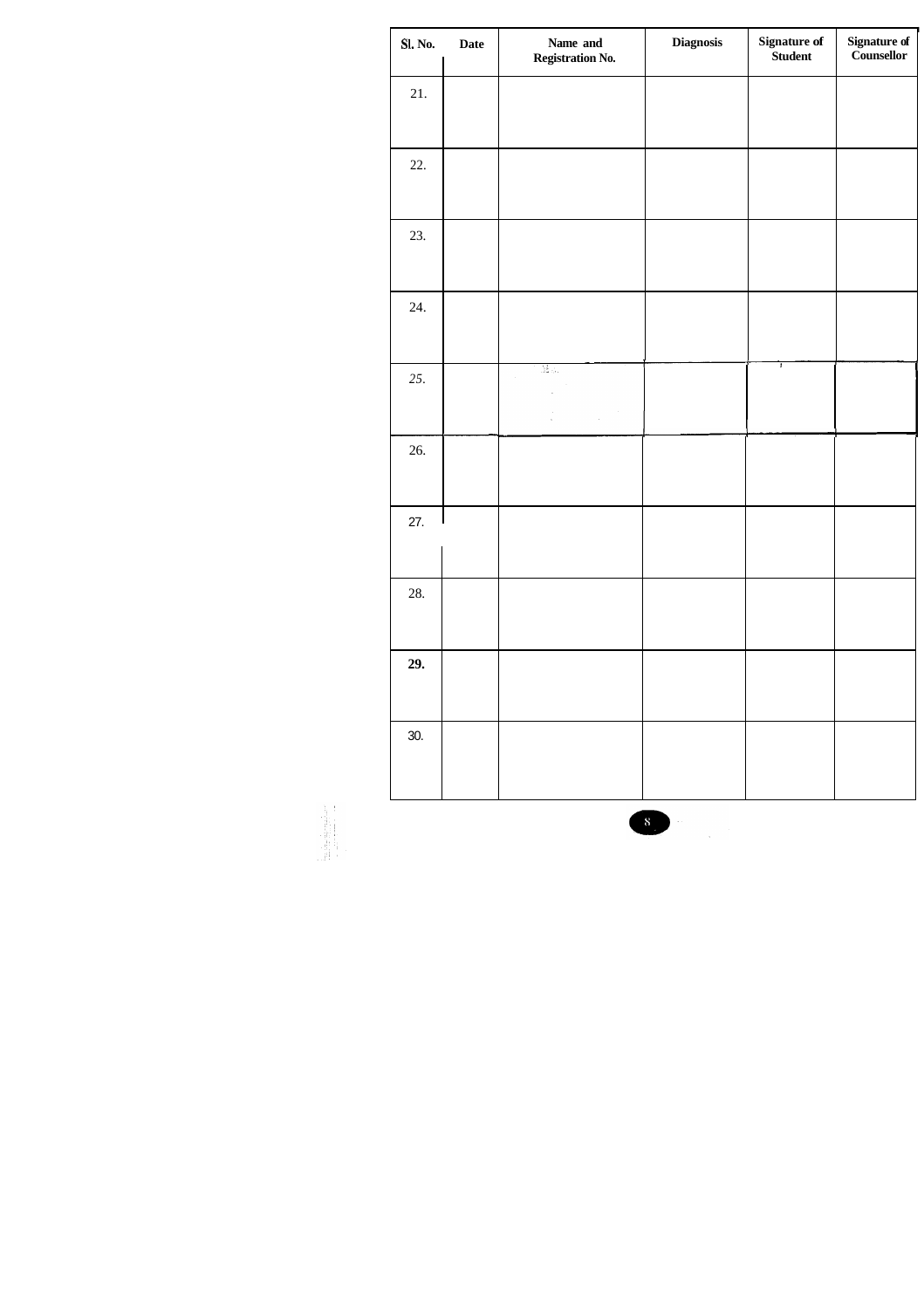| <b>Sl. No.</b> | <b>Date</b> | Name and<br>Registration No. | <b>Diagnosis</b> | Signature of<br>Student | Signature of<br>Counsellor |  |
|----------------|-------------|------------------------------|------------------|-------------------------|----------------------------|--|
| 31.            |             |                              |                  |                         |                            |  |
| 32.            |             |                              |                  |                         |                            |  |
| 33.            |             |                              |                  |                         |                            |  |
| 34.            |             |                              |                  |                         |                            |  |
| 35.            |             |                              |                  |                         |                            |  |
| 36.            |             |                              |                  |                         |                            |  |
| 37.            |             |                              |                  |                         |                            |  |
| 38.            |             |                              |                  |                         |                            |  |
| 39.            |             |                              |                  |                         |                            |  |
| 40.            |             |                              |                  |                         |                            |  |

 $\overline{9}$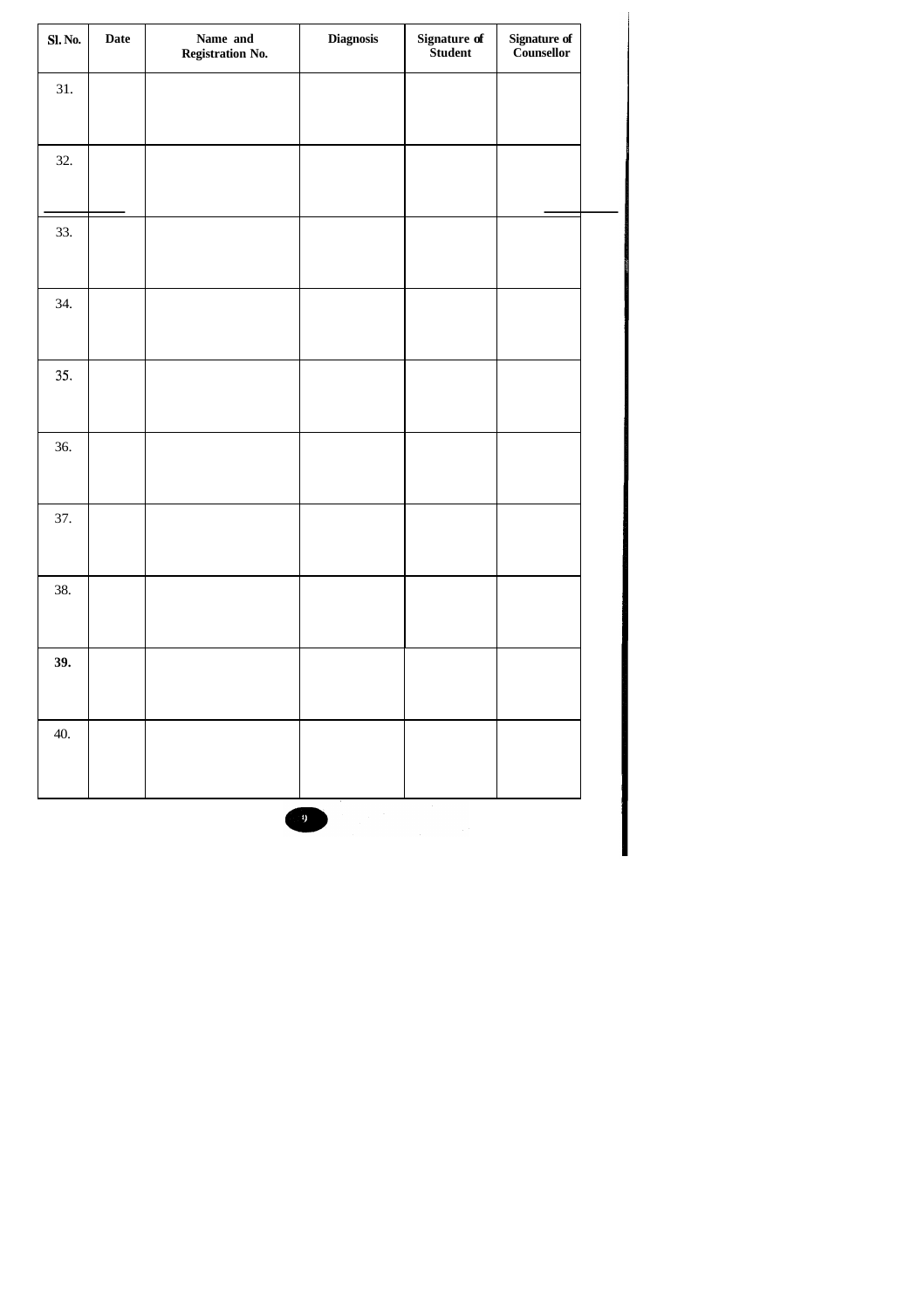| Sl. No. | Date | Signature of<br>Diagnosis<br>Name and<br>Student<br>Registration No.<br>$\alpha_{\rm{max}}$ |                      |  | <b>Signature of</b><br>Counsellor |
|---------|------|---------------------------------------------------------------------------------------------|----------------------|--|-----------------------------------|
| 41.     |      |                                                                                             |                      |  |                                   |
|         |      |                                                                                             |                      |  |                                   |
| 42.     |      |                                                                                             |                      |  |                                   |
|         |      |                                                                                             |                      |  |                                   |
| 43.     |      |                                                                                             |                      |  |                                   |
|         |      |                                                                                             | $\boldsymbol{i}$     |  |                                   |
| 44.     |      |                                                                                             |                      |  |                                   |
|         |      |                                                                                             |                      |  |                                   |
| 45.     |      |                                                                                             |                      |  |                                   |
|         |      |                                                                                             | $\ddot{\phantom{0}}$ |  |                                   |
| 46.     |      |                                                                                             | $\bar{\psi}$         |  |                                   |
|         |      |                                                                                             |                      |  |                                   |
| 47.     |      | $\bullet$                                                                                   |                      |  |                                   |
|         |      |                                                                                             |                      |  |                                   |
| 48.     |      |                                                                                             |                      |  |                                   |
|         |      |                                                                                             | ÷,                   |  |                                   |
| 49.     |      |                                                                                             |                      |  |                                   |
|         |      |                                                                                             |                      |  |                                   |
| 50.     |      |                                                                                             |                      |  |                                   |
|         |      |                                                                                             |                      |  |                                   |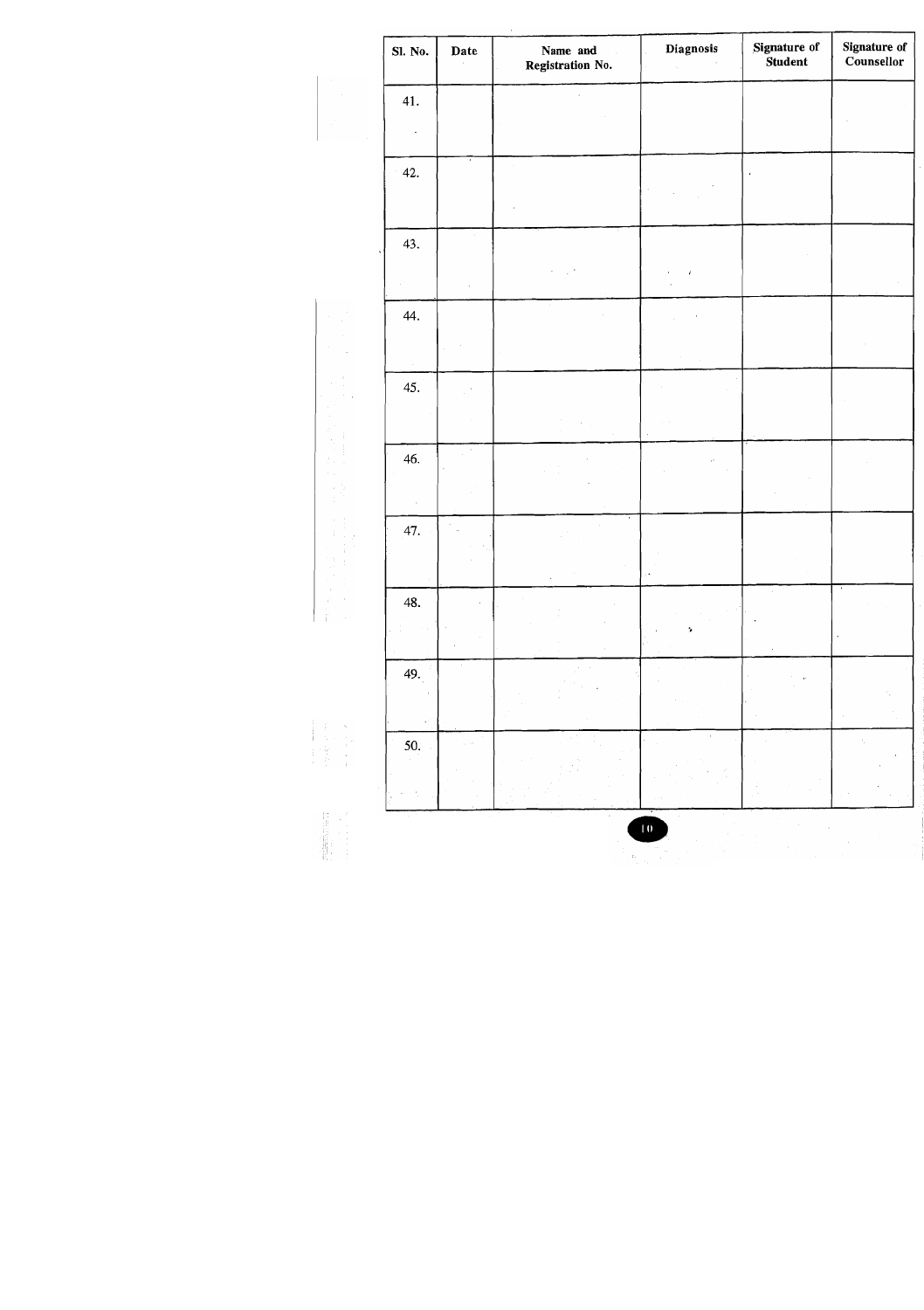# Individual Case Record



## **Identification Data and Personal History**

| a)           |  |  |
|--------------|--|--|
| b)           |  |  |
| $\mathbf{C}$ |  |  |
| d)           |  |  |
|              |  |  |

## **Complaints**

 $\begin{bmatrix} 1 \\ 1 \\ 1 \\ 1 \end{bmatrix}$ 

14 Ã,

| <b>Security</b> | the control of the control of the control<br>$\sim$ |  |
|-----------------|-----------------------------------------------------|--|
|                 |                                                     |  |
|                 |                                                     |  |
|                 |                                                     |  |

 $\sim$ 

## **History of Present Illness**

|                   | and the state of the |  |  |
|-------------------|----------------------|--|--|
| <b>CONTRACTOR</b> |                      |  |  |
|                   |                      |  |  |
|                   |                      |  |  |

|  |  | $\bullet$ |  |
|--|--|-----------|--|

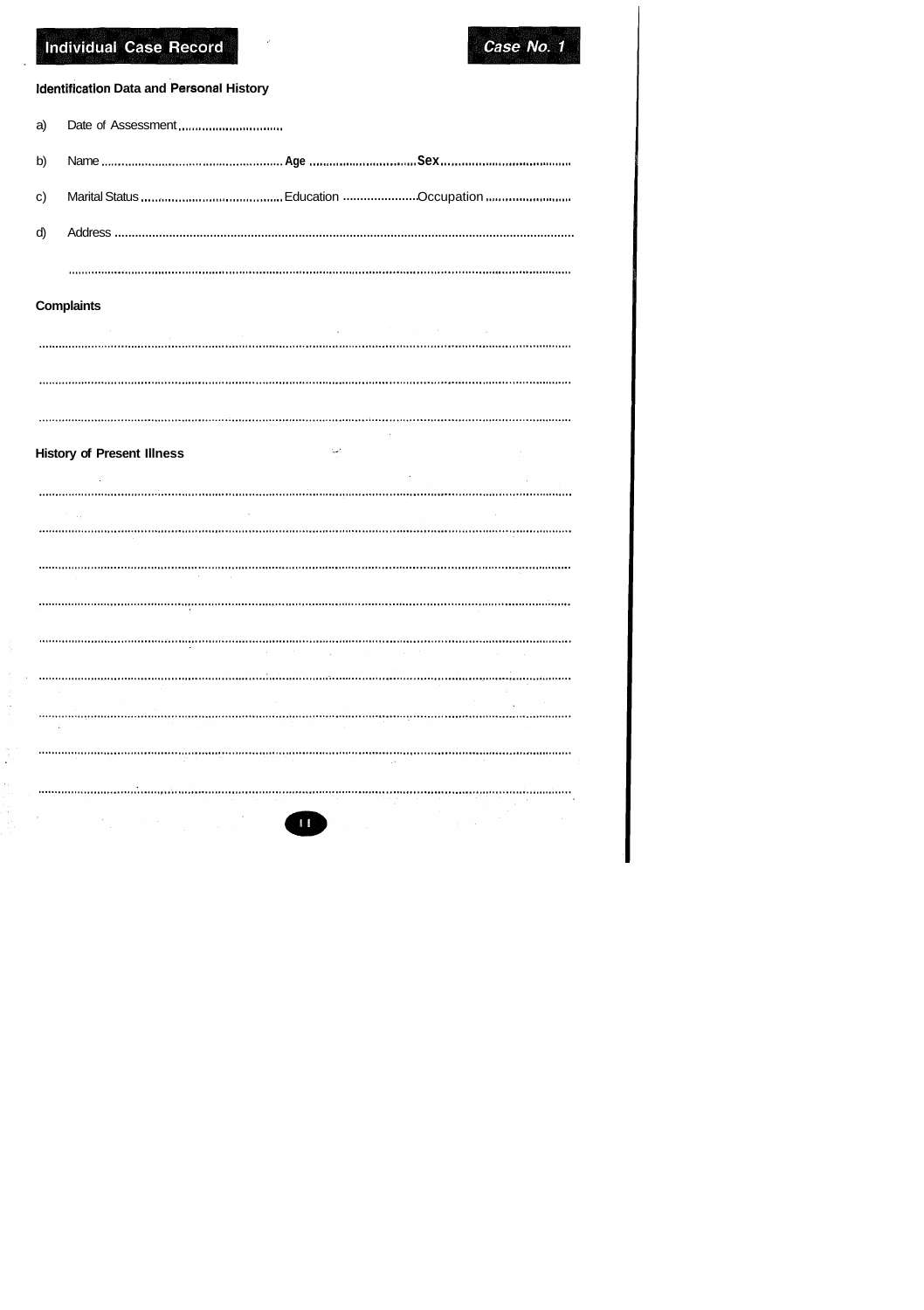## **Past History**

|                                                                                               | $\bullet$         |
|-----------------------------------------------------------------------------------------------|-------------------|
|                                                                                               |                   |
|                                                                                               |                   |
|                                                                                               |                   |
| maninamantumana amampehana maninamanga amampehana amampehana amampehana amampehana amampehana |                   |
|                                                                                               |                   |
| <b>Family History</b>                                                                         |                   |
|                                                                                               |                   |
|                                                                                               |                   |
|                                                                                               | <b>Contractor</b> |
| $\bullet$                                                                                     |                   |

#### **Risk Factors**

수기 

| <b>Risk Factors</b> | <b>Yes</b> | <b>No</b> | Not Known | <b>Duration</b> | <b>Drugs</b> |
|---------------------|------------|-----------|-----------|-----------------|--------------|
| <b>Diabetes</b>     |            |           |           |                 |              |
| Hypertension        |            |           |           |                 |              |
| Dyslipidemia        |            |           |           |                 |              |
| Smoking             |            |           |           |                 |              |
| F/H of CAD          |            |           |           |                 |              |
| Obesity             |            |           |           |                 |              |
| Alcohol             |            |           |           |                 |              |
| Any other addiction |            |           |           |                 |              |



 $\label{eq:2} \frac{d}{dt} \int_{-\infty}^{\infty} \frac{d\mu}{dt} \, d\mu = \frac{1}{2} \int_{-\infty}^{\infty} \frac{d\mu}{dt} \, d\mu = \frac{1}{2} \int_{-\infty}^{\infty} \frac{d\mu}{dt} \, d\mu = \frac{1}{2} \int_{-\infty}^{\infty} \frac{d\mu}{dt} \, d\mu = \frac{1}{2} \int_{-\infty}^{\infty} \frac{d\mu}{dt} \, d\mu = \frac{1}{2} \int_{-\infty}^{\infty} \frac{d\mu}{dt} \, d\mu = \frac{1}{2} \int$ 

 $\sim 10^7$ 

...........................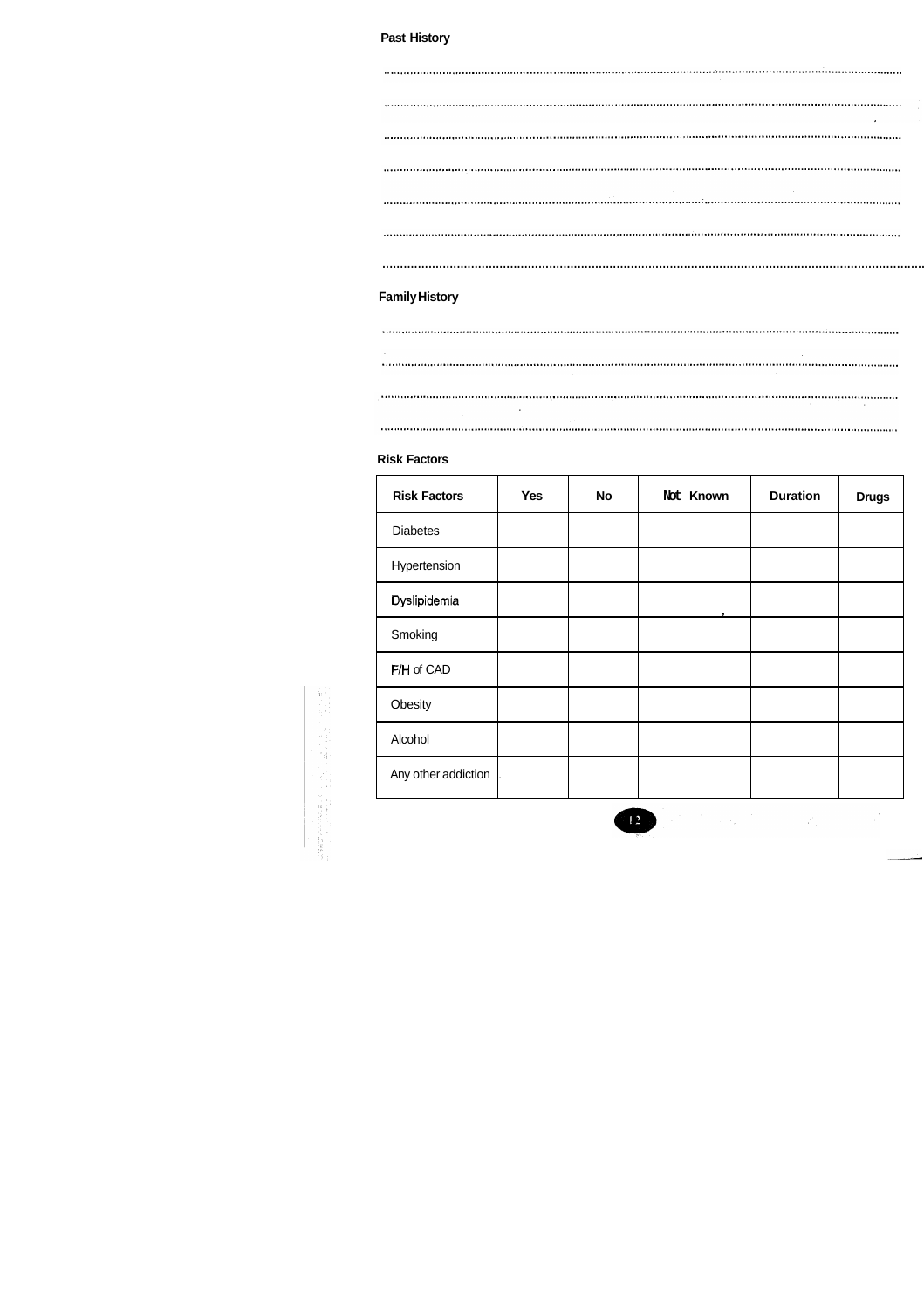## Previous Cardio-vascular Intervention History

| Intervention           | Yes | <b>No</b> | <b>Duration</b> |
|------------------------|-----|-----------|-----------------|
| <b>CABG</b>            |     |           |                 |
| <b>PTCA</b>            |     |           |                 |
| Stent                  |     |           |                 |
| Valve Replace          |     |           |                 |
| Valve Repair           |     |           |                 |
| <b>Other Surgeries</b> |     |           |                 |

## **Physical Examination**

| Weight          | Height                  |  |
|-----------------|-------------------------|--|
| <b>BMI</b>      | Anaemia                 |  |
| Pallor          | Cyanosis                |  |
| Jaundice        | Jugular Venous Pressure |  |
| Lymph Nodes     | Clubbing                |  |
| Oedema          |                         |  |
| <b>BP-Lying</b> | <b>BP-Standing</b>      |  |

**Pulse** 

 $\cdots$ 

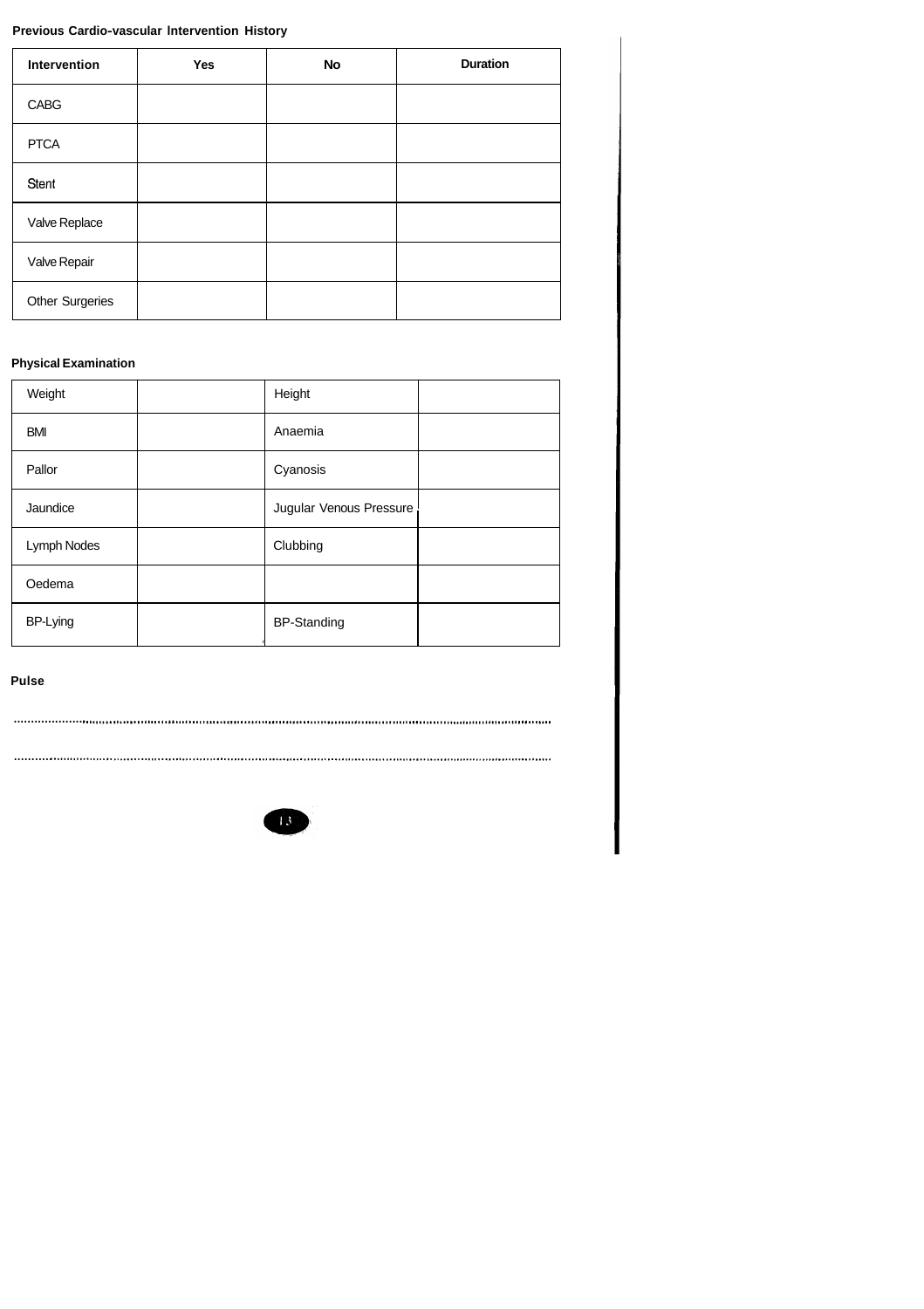#### **Arterial Pulses**

| <b>Arterial Pulses</b>                                    |                 |                          |                                                                                                                                                                                                                                                                                                                                                                                                                                                 |                                                                                                                                                                                                                                                                                                                                                                                                                                                                                                                          |  |  |  |  |
|-----------------------------------------------------------|-----------------|--------------------------|-------------------------------------------------------------------------------------------------------------------------------------------------------------------------------------------------------------------------------------------------------------------------------------------------------------------------------------------------------------------------------------------------------------------------------------------------|--------------------------------------------------------------------------------------------------------------------------------------------------------------------------------------------------------------------------------------------------------------------------------------------------------------------------------------------------------------------------------------------------------------------------------------------------------------------------------------------------------------------------|--|--|--|--|
| <b>Artery</b><br>Carotid                                  |                 | <b>Right</b>             | Left                                                                                                                                                                                                                                                                                                                                                                                                                                            | <b>Bruit</b><br>$\sim 10^{11}$ m $^{-1}$                                                                                                                                                                                                                                                                                                                                                                                                                                                                                 |  |  |  |  |
| Subclavian                                                |                 |                          |                                                                                                                                                                                                                                                                                                                                                                                                                                                 | _____<br><b>Contact Contact</b>                                                                                                                                                                                                                                                                                                                                                                                                                                                                                          |  |  |  |  |
| <b>Brachial</b><br>Radial                                 |                 |                          | <b>Contractor</b><br>------                                                                                                                                                                                                                                                                                                                                                                                                                     |                                                                                                                                                                                                                                                                                                                                                                                                                                                                                                                          |  |  |  |  |
| Femoral<br>Popliteal                                      |                 |                          |                                                                                                                                                                                                                                                                                                                                                                                                                                                 | the state of the control of                                                                                                                                                                                                                                                                                                                                                                                                                                                                                              |  |  |  |  |
| <b>Posterior Tibial</b>                                   |                 |                          |                                                                                                                                                                                                                                                                                                                                                                                                                                                 | <b>Contract</b>                                                                                                                                                                                                                                                                                                                                                                                                                                                                                                          |  |  |  |  |
| <b>Dorsalis Pedis</b>                                     |                 |                          |                                                                                                                                                                                                                                                                                                                                                                                                                                                 |                                                                                                                                                                                                                                                                                                                                                                                                                                                                                                                          |  |  |  |  |
| Juglar Venous Pressure                                    |                 |                          |                                                                                                                                                                                                                                                                                                                                                                                                                                                 |                                                                                                                                                                                                                                                                                                                                                                                                                                                                                                                          |  |  |  |  |
| and the con-                                              | <b>Contract</b> | <b>Contract Contract</b> | $\label{eq:2.1} \frac{1}{\sqrt{2}}\int_{0}^{\infty}\frac{1}{\sqrt{2\pi}}\left(\frac{1}{\sqrt{2\pi}}\right)^{2}e^{-\frac{1}{2}\left(\frac{1}{\sqrt{2\pi}}\right)}\frac{1}{\sqrt{2\pi}}\int_{0}^{\infty}\frac{1}{\sqrt{2\pi}}\frac{1}{\sqrt{2\pi}}\frac{1}{\sqrt{2\pi}}\frac{1}{\sqrt{2\pi}}\frac{1}{\sqrt{2\pi}}\frac{1}{\sqrt{2\pi}}\frac{1}{\sqrt{2\pi}}\frac{1}{\sqrt{2\pi}}\frac{1}{\sqrt{2\pi}}\frac{1}{\$<br>$\sim 100$<br>and the control | waaanoo maanoo maanoo maanoo maanoo maanoo maanoo maanoo maanoo maanoo maanoo maanoo maa<br><b>Contract State</b>                                                                                                                                                                                                                                                                                                                                                                                                        |  |  |  |  |
| <b>Carl Contract</b>                                      |                 | <b>Contractor</b>        |                                                                                                                                                                                                                                                                                                                                                                                                                                                 | $\label{def:main} This can be obtained by the cohomology of the ODEs is a non-1, and we have a non-1, and a non-1, and a non-1, and a non-1, and a non-1, and a non-1, and a non-1, and a non-1, and a non-1, and a non-1, and a non-1, and a non-1, and a non-1, and a non-1, and a non-1, and a non-1, and a non-1, and a non-1, and a non-1, and a non-1, and a non-1, and a non-1, and a non-1, and a non-1, and a non-1, and a non-1, and a non-1, and a non-1, and a non-1, and a non-1, and a non-1, and a non-1$ |  |  |  |  |
| <b>Systemic Examination</b><br><b>Cardiac Examination</b> |                 |                          |                                                                                                                                                                                                                                                                                                                                                                                                                                                 |                                                                                                                                                                                                                                                                                                                                                                                                                                                                                                                          |  |  |  |  |
|                                                           |                 | $\sim 100$ km s $^{-1}$  |                                                                                                                                                                                                                                                                                                                                                                                                                                                 |                                                                                                                                                                                                                                                                                                                                                                                                                                                                                                                          |  |  |  |  |

**Systemic Examination Cardiac Examination**  $\label{prop:main} The non-convex non-convex non-convex functions are connected to the non-convex functions.$  $\label{prop:main} In a non-convex non-convex group, and a non-convex polynomial, and a non-convex map.$  $\sim$  $\mathcal{A}$  , where  $\mathcal{A}$  is  $\mathcal{A}$  $\bullet$  $\mathcal{C}_{\bullet}$ e en dels de la partie de la partie de la partie de la partie de la partie de la partie de la partie de la par<br>Les parties de la partie de la partie de la partie de la partie de la partie de la partie de la partie de la

## Juglar Venous Pressure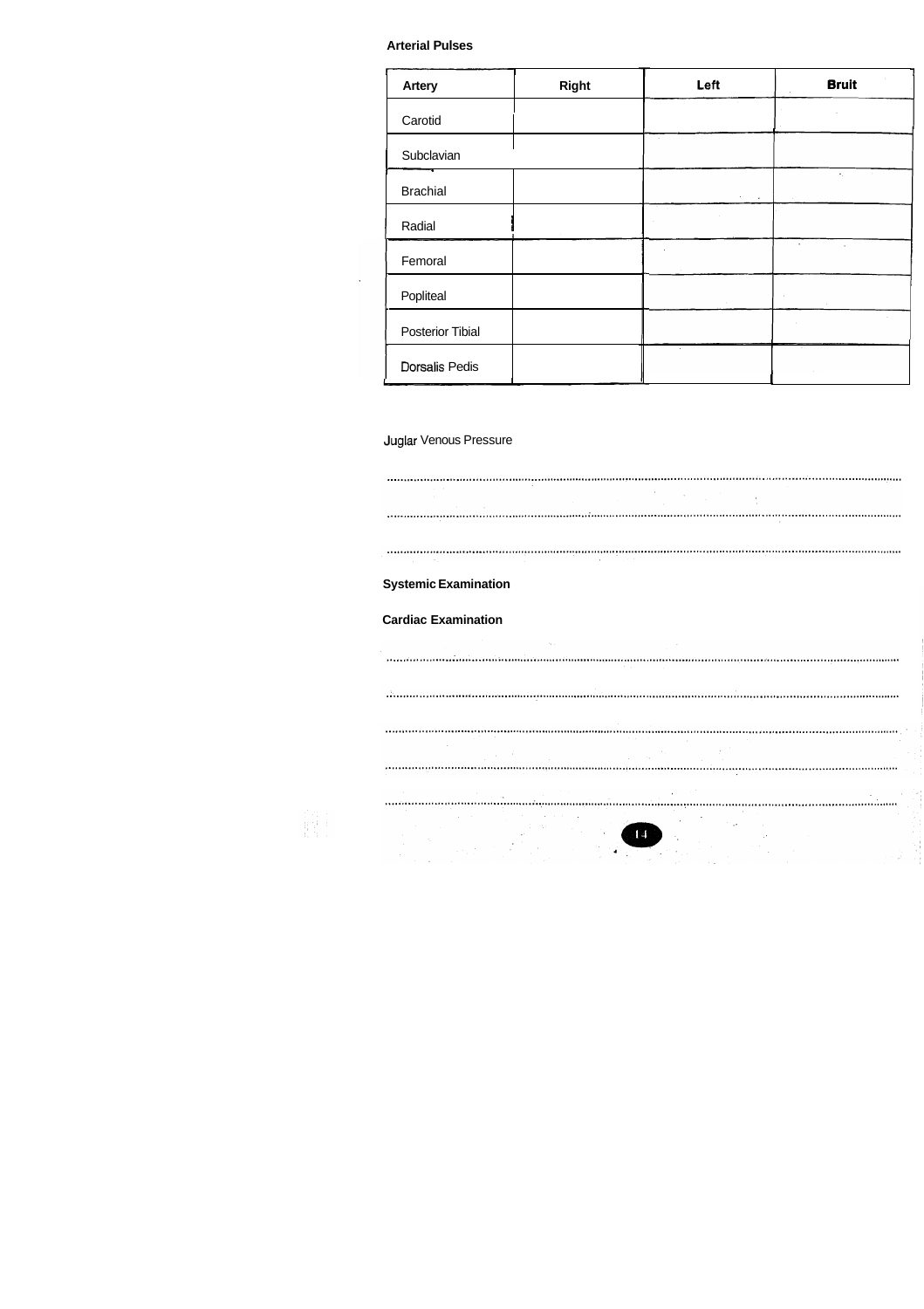## a) Inspection

| b)       | Palpation and Percussion  |                                                                  |                                   |                 |                                                                                                                   |  |  |
|----------|---------------------------|------------------------------------------------------------------|-----------------------------------|-----------------|-------------------------------------------------------------------------------------------------------------------|--|--|
|          |                           |                                                                  |                                   | <b>Contract</b> |                                                                                                                   |  |  |
|          |                           |                                                                  |                                   |                 |                                                                                                                   |  |  |
|          |                           |                                                                  |                                   |                 |                                                                                                                   |  |  |
|          |                           |                                                                  |                                   |                 | $\mathcal{L}^{\mathcal{L}}(\mathcal{L}^{\mathcal{L}})$ and $\mathcal{L}^{\mathcal{L}}(\mathcal{L}^{\mathcal{L}})$ |  |  |
|          |                           |                                                                  |                                   |                 |                                                                                                                   |  |  |
| $\circ)$ | Auscultation              |                                                                  |                                   |                 |                                                                                                                   |  |  |
|          |                           | $\mathcal{O}(2\pi\log n)$ . The second $\mathcal{O}(2\pi\log n)$ |                                   |                 |                                                                                                                   |  |  |
|          |                           |                                                                  |                                   |                 |                                                                                                                   |  |  |
|          |                           |                                                                  | $\alpha$                          |                 | and the contract of the                                                                                           |  |  |
|          |                           |                                                                  | $\sim 10^{11}$ keV                |                 |                                                                                                                   |  |  |
|          |                           |                                                                  |                                   |                 |                                                                                                                   |  |  |
|          | <b>Respiratory System</b> |                                                                  |                                   |                 |                                                                                                                   |  |  |
|          | <b>Respiratory Rate</b>   |                                                                  |                                   |                 |                                                                                                                   |  |  |
|          |                           |                                                                  |                                   |                 |                                                                                                                   |  |  |
|          |                           |                                                                  |                                   |                 |                                                                                                                   |  |  |
|          |                           |                                                                  | $\mathcal{I} \subset \mathcal{I}$ |                 |                                                                                                                   |  |  |

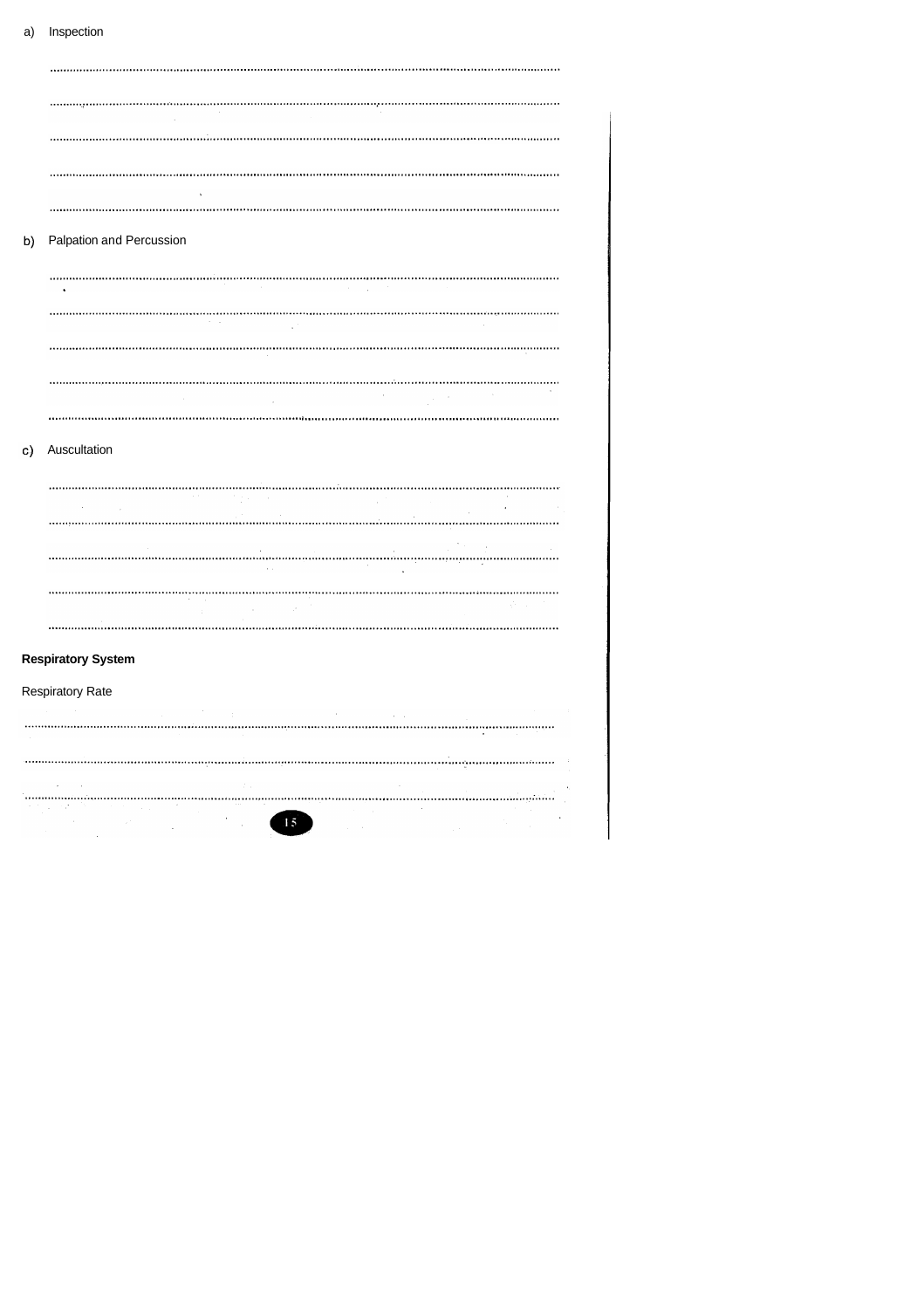# The Abdomen

## Palpation

| Organ                 | <b>Normal</b> | <b>Abnormal</b>                                                                                                                                                                                                  |
|-----------------------|---------------|------------------------------------------------------------------------------------------------------------------------------------------------------------------------------------------------------------------|
| Liver<br>$\mathbf{r}$ |               |                                                                                                                                                                                                                  |
| Spleen                |               |                                                                                                                                                                                                                  |
| Gallbladder           |               |                                                                                                                                                                                                                  |
| Kidney                |               | $\sim$<br>$\label{eq:2} \mathcal{L}(\mathcal{L}^{\text{c}}) = \mathcal{L}(\mathcal{L}^{\text{c}}) \mathcal{L}(\mathcal{L}^{\text{c}}) = \mathcal{L}(\mathcal{L}^{\text{c}}) \mathcal{L}(\mathcal{L}^{\text{c}})$ |
| Lymph Node            |               | $\sim$ $^{\prime}$<br>$\mathcal{L}^{\text{max}}_{\text{max}}$ and $\mathcal{L}^{\text{max}}_{\text{max}}$                                                                                                        |
| Masses                |               |                                                                                                                                                                                                                  |
| Aneurysm              |               |                                                                                                                                                                                                                  |

 $\frac{1}{2}$ 

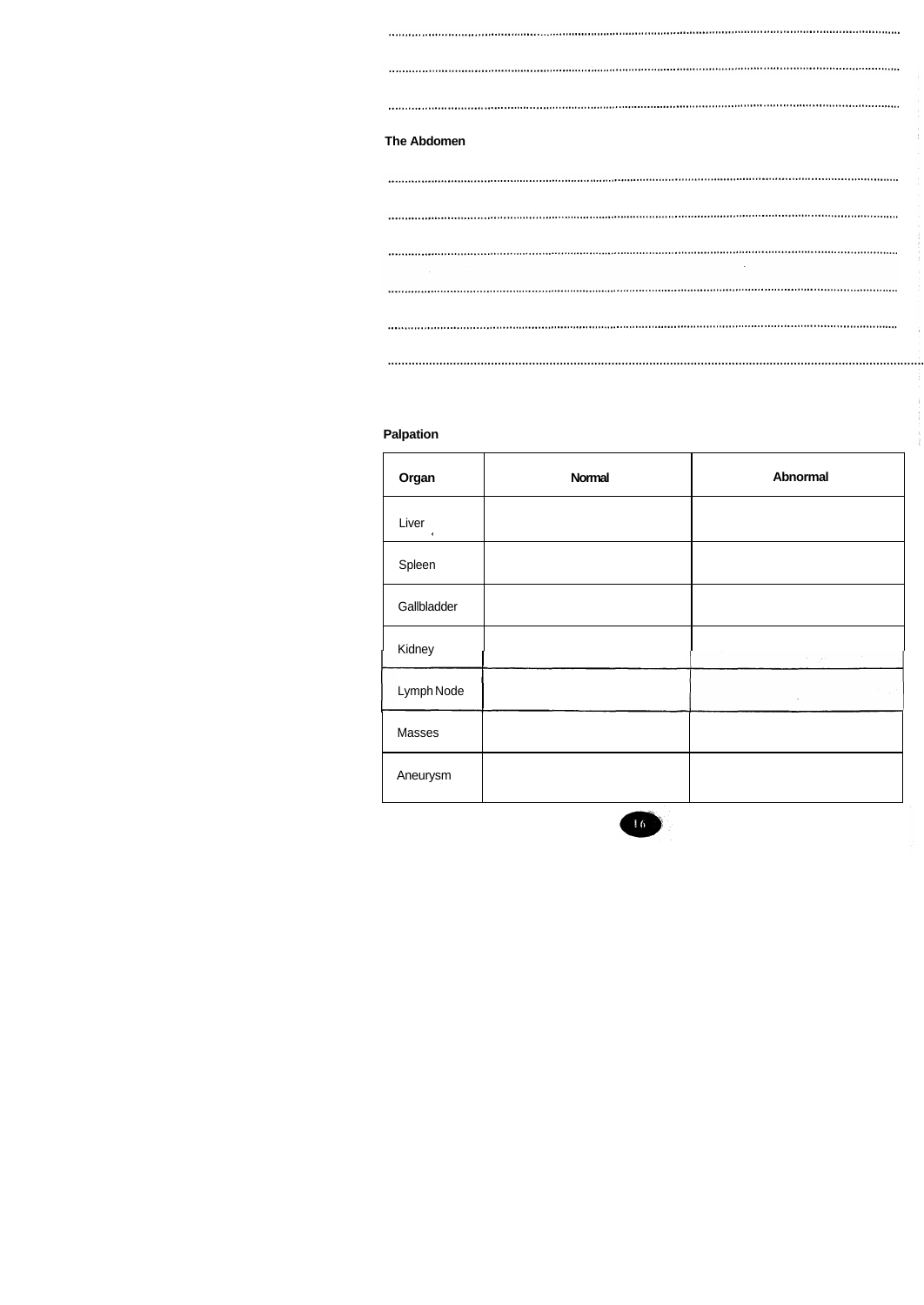|  |  | Other Relevant System (CNS, Musculo-skeletal etc.) |
|--|--|----------------------------------------------------|
|--|--|----------------------------------------------------|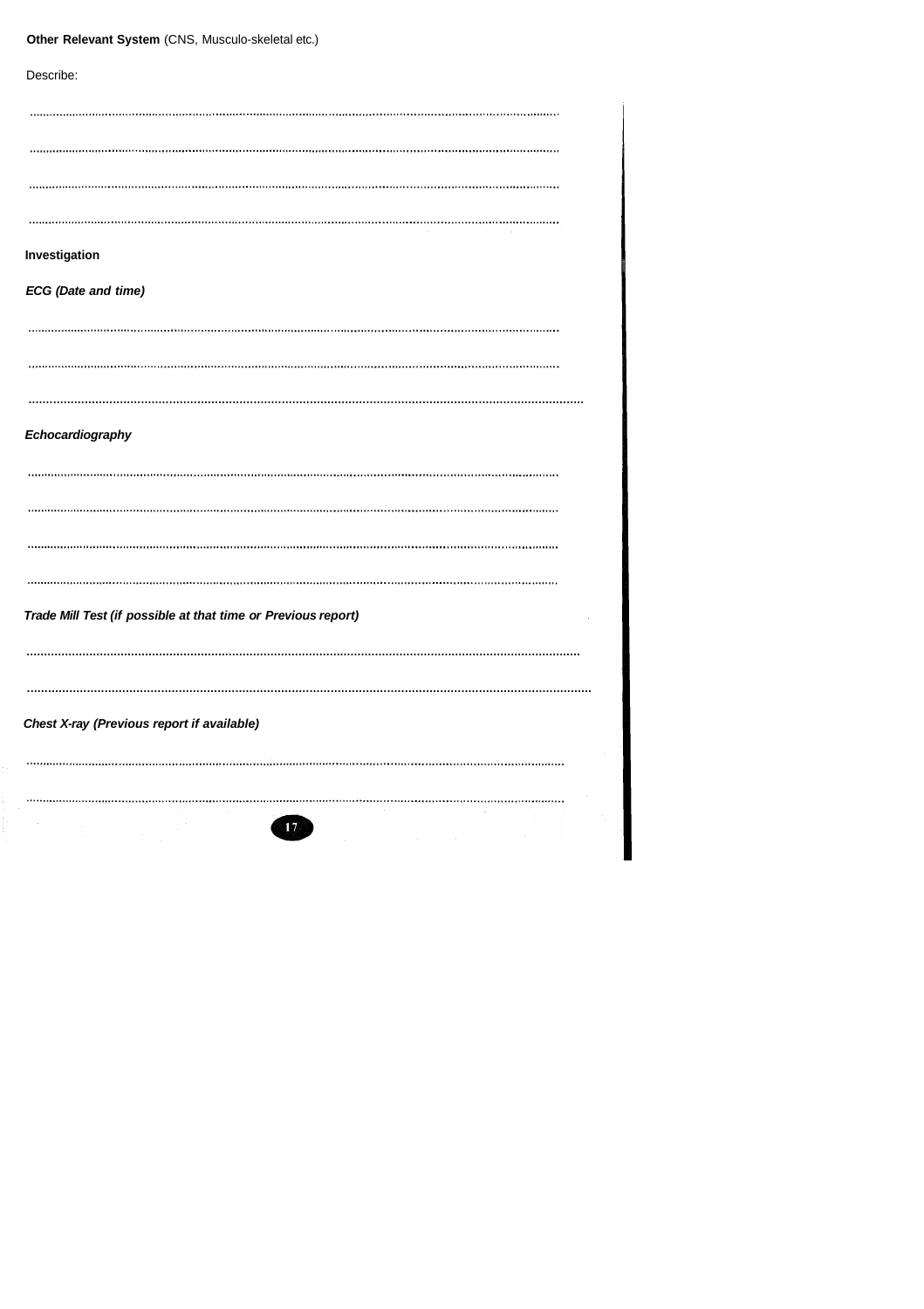## Other lab data (recommended for patient or previous report relevant to the diagnosis)

| <b>Cardiac Enzyme</b>              |  |
|------------------------------------|--|
|                                    |  |
|                                    |  |
|                                    |  |
| <b>Provisional Diagnosis</b><br>1) |  |
| 2)                                 |  |
| 3)                                 |  |
| 4)                                 |  |
|                                    |  |
| 5)                                 |  |
| <b>Final Diagnosis</b>             |  |

 $\frac{1}{\sqrt{2}}$ 

 $\frac{1}{2}$ 

d f